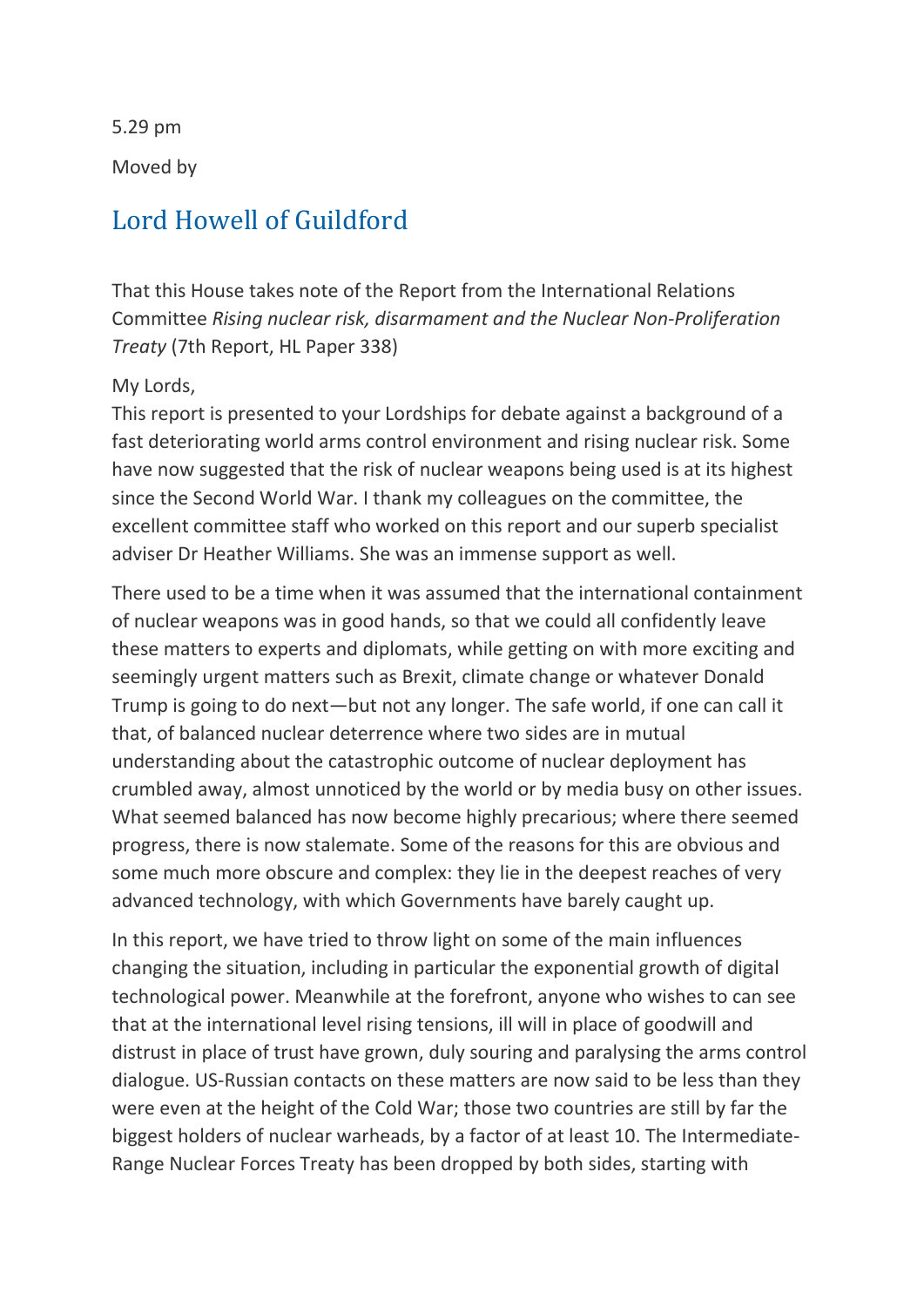outright Russian violation and, incidentally, ensuring that all Europe is now moving back into the missiles' line of fire. The START I treaty is about to run out and there is no sign at all of renewal. Other treaties concerning fissile materials and the comprehensive test ban are stuck and still await entry into force. Both Russia and America are developing new missile vehicles and inflammatory rhetoric is flying around on all sides. The scene is complicated compared with the past, in that a third nuclear great-power force is now on the scene, namely China—officially and, to my mind, foolishly declared by America to be its enemy. Wisely, we do not see it that way ourselves.

Outside the big players, Iran is, predictably, ignoring the 2015 nuclear deal or Joint Comprehensive Plan of Action, as it is called, and speeding up uranium enrichment thanks to American rejection, while tensions now rise daily in the Arabian Gulf. We wait to see whether the European powers, including the UK, can rescue the Iran nuclear deal at this stage and whether the offered release of the Iranian oil tanker at Gibraltar will in any way ease the situation. Meanwhile Kim Jong-un carries on with his missile and nuclear programme, despite Mr Trump's wooing efforts. Then there are the unofficial nuclear states, notably India and Pakistan, which carry on their bitter 70 year-old hostility.

However, the enormous technological impact on the nuclear scene is perhaps the newest and most unnerving danger. The committee was warned clearly about the vulnerabilities to nuclear command and control systems from cyberattacks. If cyberattacks can now knock out early warnings, simulate fake attacks or compromise delivery systems, the entire doctrine of nuclear deterrence is undermined. The Government's response to our concerns on this was:

"We will work with Allies to review the implications",

of "these new technologies". Is that really enough? I am told that microchip processing speeds are now more than 240 million times—I repeat: 240 million faster than they were in the Apollo 11 moon shot computer 50 years ago, which I think your Lordships will discuss later. We are now living in a completely different world from the one in which thinking on arms control was first developed.

At the core of the existing nuclear regime is the nuclear non-proliferation treaty, which is coming up to 50 years old and due for review next year. It has certainly done its work in containing the number of nuclear states, but it is not in good shape today. Some even fear that it is becoming obsolete. Trust is the key in keeping this treaty alive and effective: trust between the five nuclear powers it legitimises—the so-called P5—and trust between these five and all the non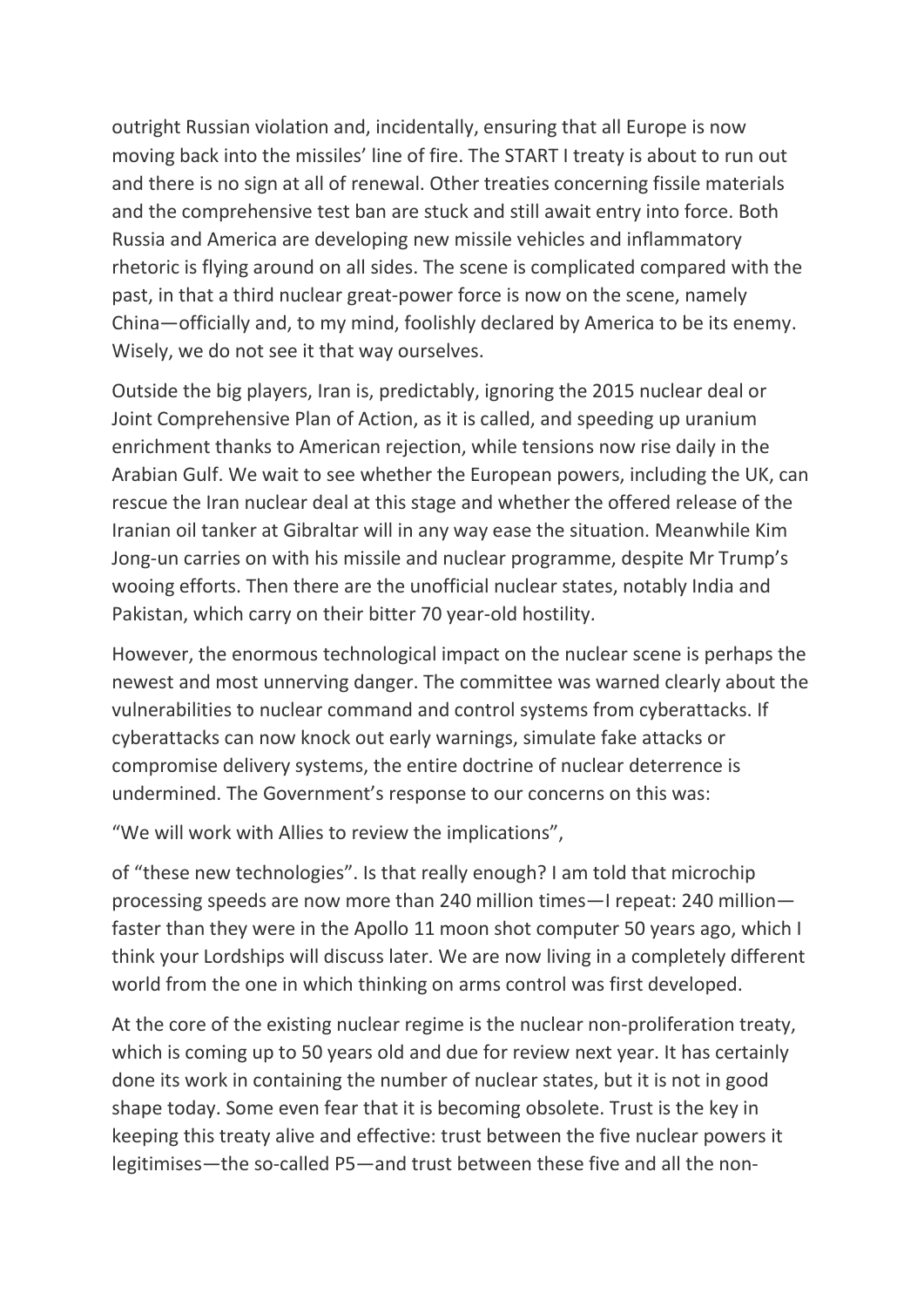nuclear signatories, in whose strong interest it is to stop further proliferation or, worse still, nuclear weapons getting to non-state and terrorist actors. The deal at the heart of the NPT is that the non-nuclear signatories will accept the disparity, provided that the five nuclear powers show a sustained path towards having fewer warheads, dismantling systems and having better verification methods to show that promises are being kept. Is this happening?

The non-nuclears think not, or not fast enough, and are getting impatient. As we report, many have banded together to agree to a straightforward ban or prohibition on all nuclear weapons—just like that. This so-called ban treaty has been endorsed by 122 countries but has not yet entered into force. It sounds splendid, of course, but the reasons why it will not work are equally obvious. Just wishing will not make it so. The tensions that keep nuclear weapons in place need to be wound down first; this can be done only step by patient step, and with the most advanced verification methods possible. The ban treaty will not help and may even hinder. On this latter point, our witnesses strongly disagreed with each other. The United Kingdom, along with the rest of the P5, definitely does not support a ban. We do not believe it is helpful.

In the meantime, we can do our best here in the UK by going for minimal critical deterrence, minimising warheads, keeping systems safe and, with the most modern controls, improving verification systems all the time and grinding away at the underlying antagonisms. This is broadly what the United Kingdom, for one, is doing. Our operational number of warheads is, I understand, now no more than 120.

This step-by-step approach necessitates unending attempts at engagement in dialogue, including with Russia despite its other hostile and unhelpful attitudes and actions. This also means having a lot of patience rather than just passing hopeful treaties that get us nowhere. Nevertheless, the ban treaty's supporters have a point, or so the committee heard in evidence. We believe that exchange and discussion between the P5 and the non-nuclear signatories to the NPT should be intense, continuous and understanding. Meanwhile, the dangers remain and grow. In this report we have urged the Government, as they currently chair the nuclear powers' P5, to put all possible energies into making a success of the NPT and consolidating the trust essential to hold it together.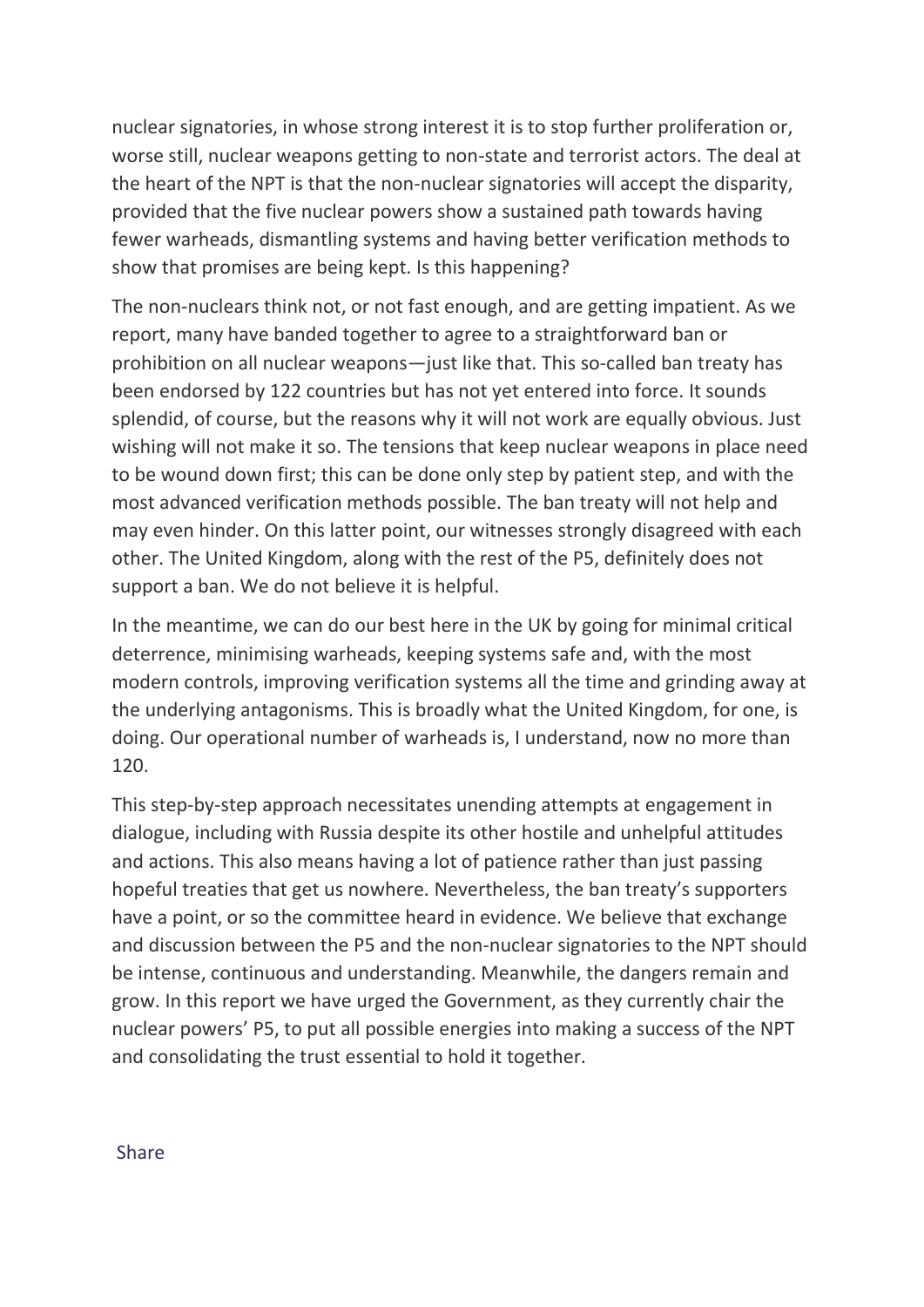The edit just sent has not been saved. The following error was returned:

This content has already been edited and is awaiting review.

# [Lord King of Bridgwater \(Con\)](https://hansard.parliament.uk/search/MemberContributions?house=Lords&memberId=254)

#### [Share](https://hansard.parliament.uk/Lords/2019-07-16/debates/EED0083E-F2B2-4F06-A387-16567CC9646D/NuclearWeapons(InternationalRelationsCommitteeReport)#contribution-EDD9E707-CFE7-4AE2-B102-39639CF76C7E)

If my noble friend will allow me, there is an important recommendation in view of the recent tension between India and Pakistan. The committee made a sensible recommendation to invite India and Pakistan to attend the next P5 meeting; they have been included in past discussions. I see that the Government's response merely says:

"Such an invitation would require the explicit agreement of all members of the P5".

Does my noble friend know whether the Government will propose that to the other members?

#### [Share](https://hansard.parliament.uk/Lords/2019-07-16/debates/EED0083E-F2B2-4F06-A387-16567CC9646D/NuclearWeapons(InternationalRelationsCommitteeReport)#contribution-EDD9E707-CFE7-4AE2-B102-39639CF76C7E)

The edit just sent has not been saved. The following error was returned:

This content has already been edited and is awaiting review.

## [Lord Howell of Guildford](https://hansard.parliament.uk/search/MemberContributions?house=Lords&memberId=993)

#### [Share](https://hansard.parliament.uk/Lords/2019-07-16/debates/EED0083E-F2B2-4F06-A387-16567CC9646D/NuclearWeapons(InternationalRelationsCommitteeReport)#contribution-4B7096C3-37F4-40F2-970F-B9282A4F06AA)

Like my noble friend, I am not enlightened by the Government's reply. It would be a very good idea, but the P5 would have to do it. As the UK is its chair, it may have some additional influence in persuading that step to be taken. I very much hope so.

In conclusion, without the general determination between nations to co-operate closely, even with those who oppose and frustrate in other areas, the slide away from international rules towards international anarchy is certain, with nations putting their own narrow and short-term interests first, often driven by populist